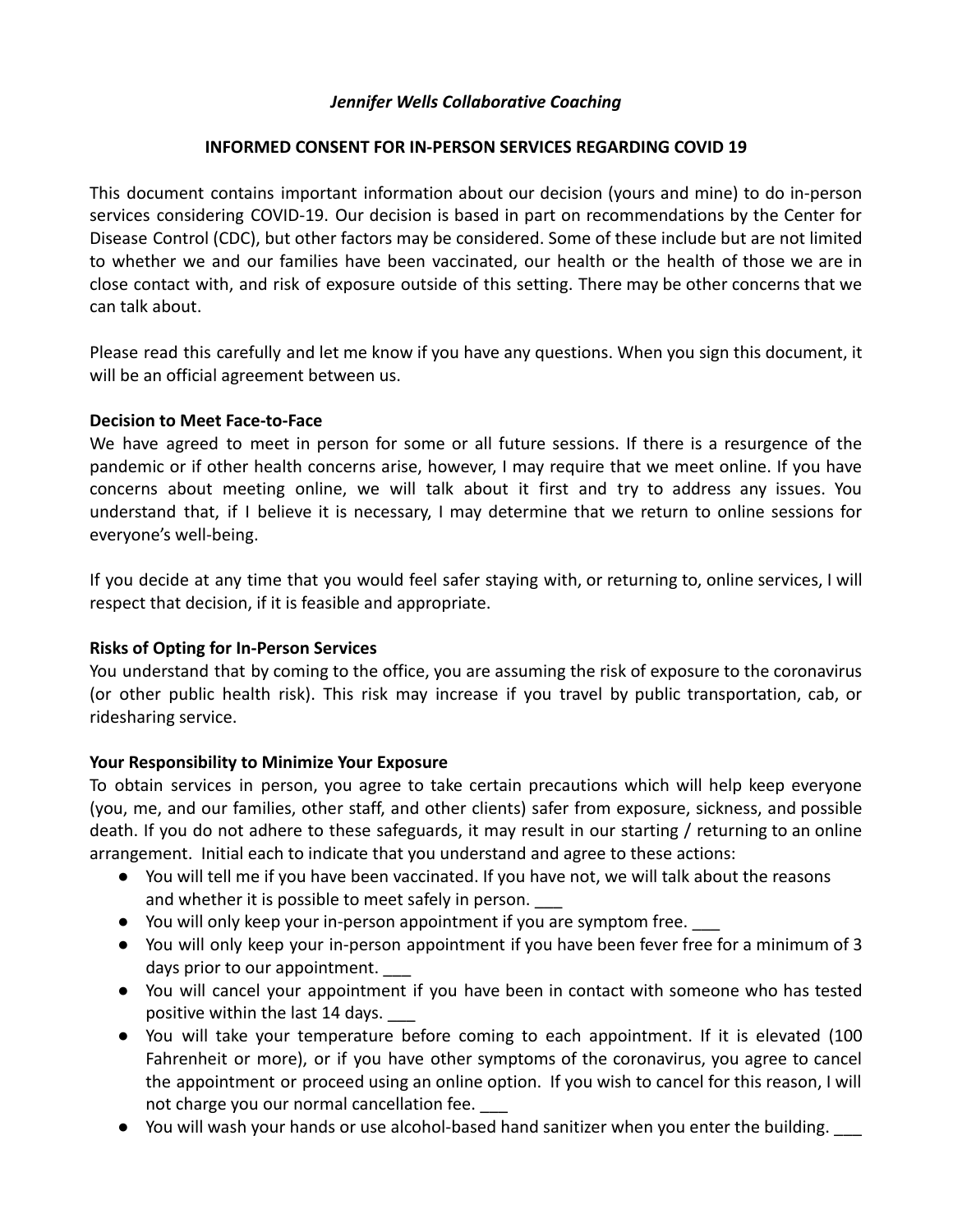- You will adhere to the safe distancing precautions we have set up in the waiting room for example, you will not move chairs or sit where we have signs asking you not to sit.
- You will wear a mask in the waiting room, hallway, and bathroom. You may remove your mask within my office if you choose. I have been fully vaccinated.
- You will try not to touch your face or eyes with your hands. If you do, you will immediately wash or sanitize your hands.
- If you are bringing your child, you will make sure that your child follows all these sanitation and distancing protocols.
- You will take steps between appointments to minimize your exposure to COVID. \_\_\_
- If you have a job that exposes you to other people who are infected, you will immediately let me [and my staff] know.
- If your commute or other responsibilities or activities put you in close contact with others (beyond your family), you will let me know. \_\_\_
- If a resident of your home tests positive for the infection, you will immediately let me know and we will then [begin] resume sessions online.
- Regarding in person groups Because most of the groups that I provide are involving social skills including non-verbal communication skills, it would be most beneficial to not wear masks. I am requiring all clients who want to participate in a group must be vaccinated and show proof of vaccination. If a group member has been vaccinated and still wishes to wear a mask- this is OK, but you are aware that others may not.

I may change the above precautions if additional local, state, or federal orders or guidelines are published. If that happens, we will talk about any necessary changes.

## **My Commitment to Minimize Exposure**

My practice has taken steps to reduce the risk of spreading the coronavirus within the office. Please let me know if you have questions about these efforts.

# **If You or I Are Sick**

You understand that I am committed to keeping you, me, other staff, and all our families safe from the spread of this virus. If you show up for an appointment and I [or other office staff] believe that you have a fever or other symptoms, or believe you have been exposed, I will have to require you to leave the office immediately. We can follow up with services online as appropriate.

If I [or other staff] test positive for the coronavirus, I will notify you so that you can take appropriate precautions.

# **Your Confidentiality in the Case of Infection**

If you have tested positive for the coronavirus, I may be required to notify local health authorities that you have been in the office. If I must report this, I will only provide the minimum information necessary for their data collection and will not go into any details about the reason(s) for our visits. By signing this form, you are agreeing that I may do so without an additional signed release.

#### **Informed Consent**

This agreement supplements the general informed consent/business agreement that we agreed to at the start of our work together.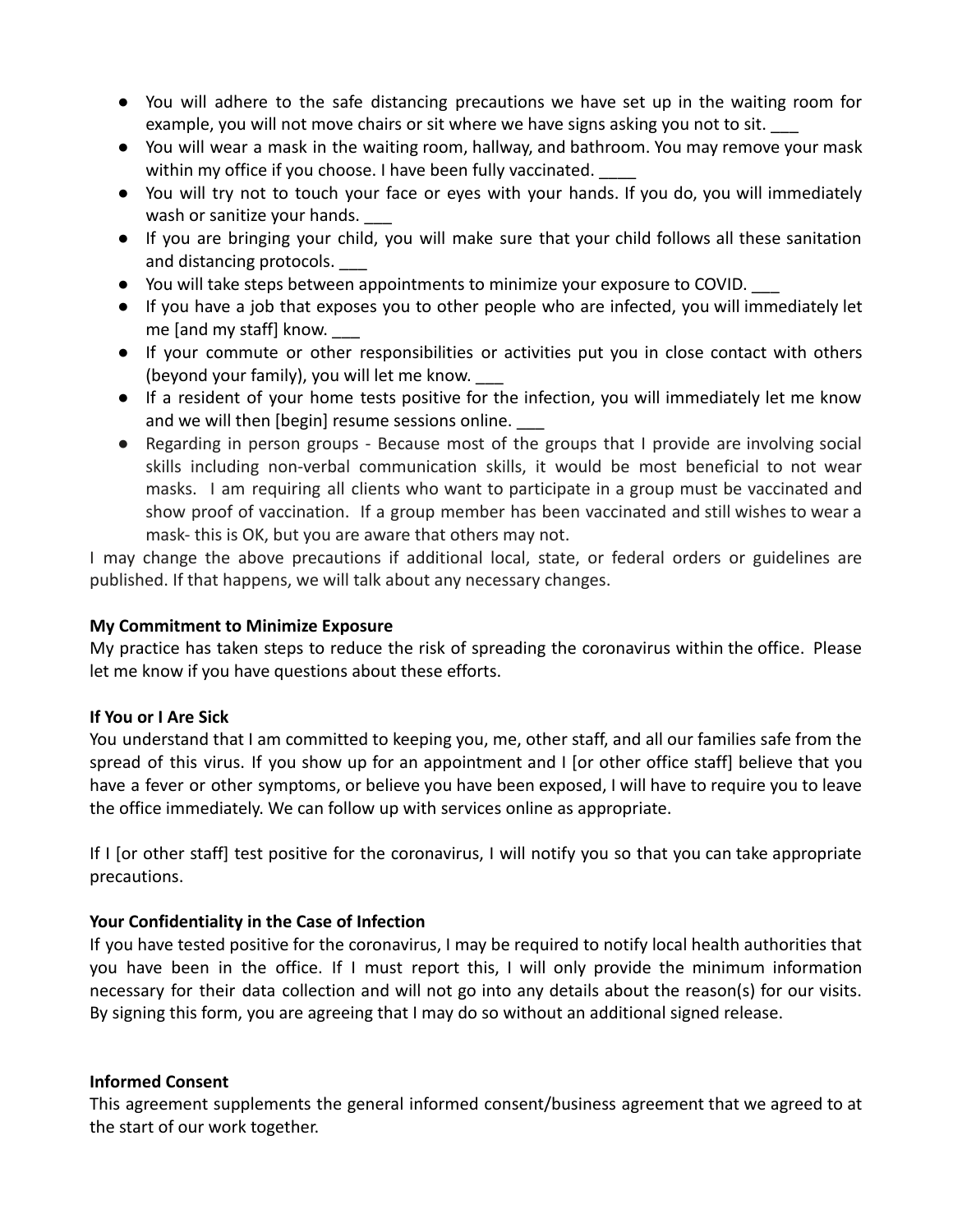Your signature below shows that you agree to these terms and conditions.

\_\_\_\_\_\_\_\_\_\_\_\_\_\_\_\_\_\_\_\_\_\_\_\_\_ \_\_\_\_\_\_\_\_\_\_\_\_\_\_\_\_\_\_\_\_\_\_\_\_\_

\_\_\_\_\_\_\_\_\_\_\_\_\_\_\_\_\_\_\_\_\_\_\_\_\_ \_\_\_\_\_\_\_\_\_\_\_\_\_\_\_\_\_\_\_\_\_\_\_\_\_

Patient/Client Date

Specialist Date Date Date